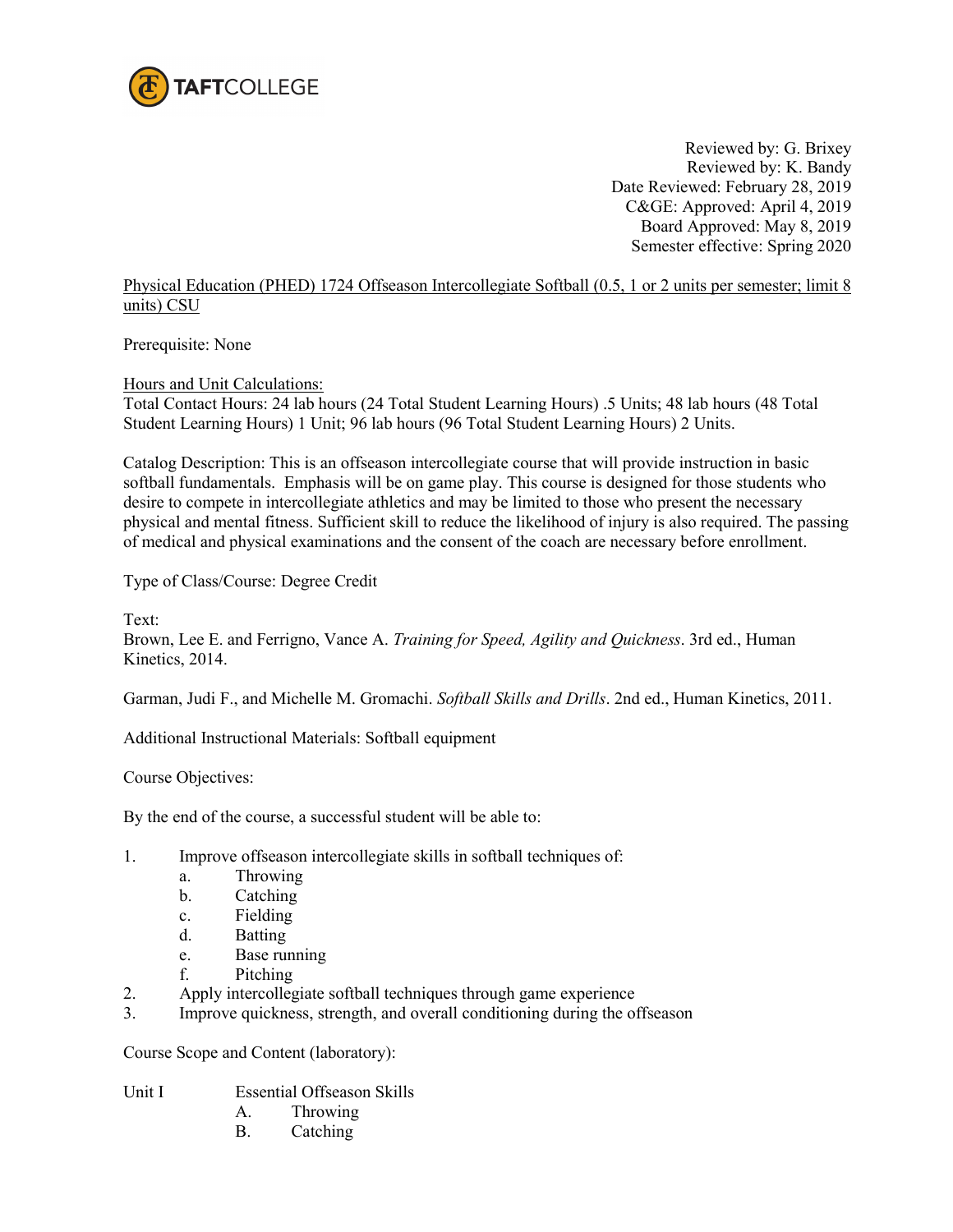

|          | $C_{\cdot}$                   | Fielding                 |  |
|----------|-------------------------------|--------------------------|--|
|          | D.                            | <b>Batting</b>           |  |
|          | E.                            | <b>Base Running</b>      |  |
|          | $F_{\rm{L}}$                  | Pitching                 |  |
| Unit II  | <b>Offseason Conditioning</b> |                          |  |
|          | A.                            | Quickness                |  |
|          | B.                            | Strength                 |  |
|          | C.                            | Cardiovascular           |  |
|          |                               | D. Stamina               |  |
| Unit III | Offseason Offense             |                          |  |
|          | A.                            | Hitting                  |  |
|          | <b>B</b> .                    | <b>Bunting</b>           |  |
|          | $C_{\cdot}$                   | <b>Base Running</b>      |  |
| Unit IV  | Offseason Defense             |                          |  |
|          |                               | A. Throwing              |  |
|          | <b>B</b> .                    | Catching                 |  |
|          | C.                            | Fielding                 |  |
| Unit V   | Basic Rules of the Game       |                          |  |
|          | A.                            | Offense                  |  |
|          | <b>B</b> .                    | Defense                  |  |
|          | $C_{\cdot}$                   | Sportsmanship and ethics |  |
| Unit VI  | <b>Basic Team Strategy</b>    |                          |  |
|          | A.                            | Offensive Signs          |  |
|          | B.                            | Defensive Signs          |  |
|          | C.                            | Scouting                 |  |
|          |                               |                          |  |

Learning Activities Required Outside of Class:

The students in this class will spend a minimum of 1 hour per week outside of the regular class time doing the following:

- 1. Working on individual skills<br>2. Keeping a notebook using cla
- 2. Keeping a notebook using class materials<br>3. Taking notes on multimedia presentations
- Taking notes on multimedia presentations
- 4. Reading of the textbook

Methods of Instruction:

- 1. Practice
	- a. Individual skills
	- b. Game
- 2. Demonstration
- 3. Oral instruction<br>4. Multimedia
- **Multimedia**

Methods of Evaluation: